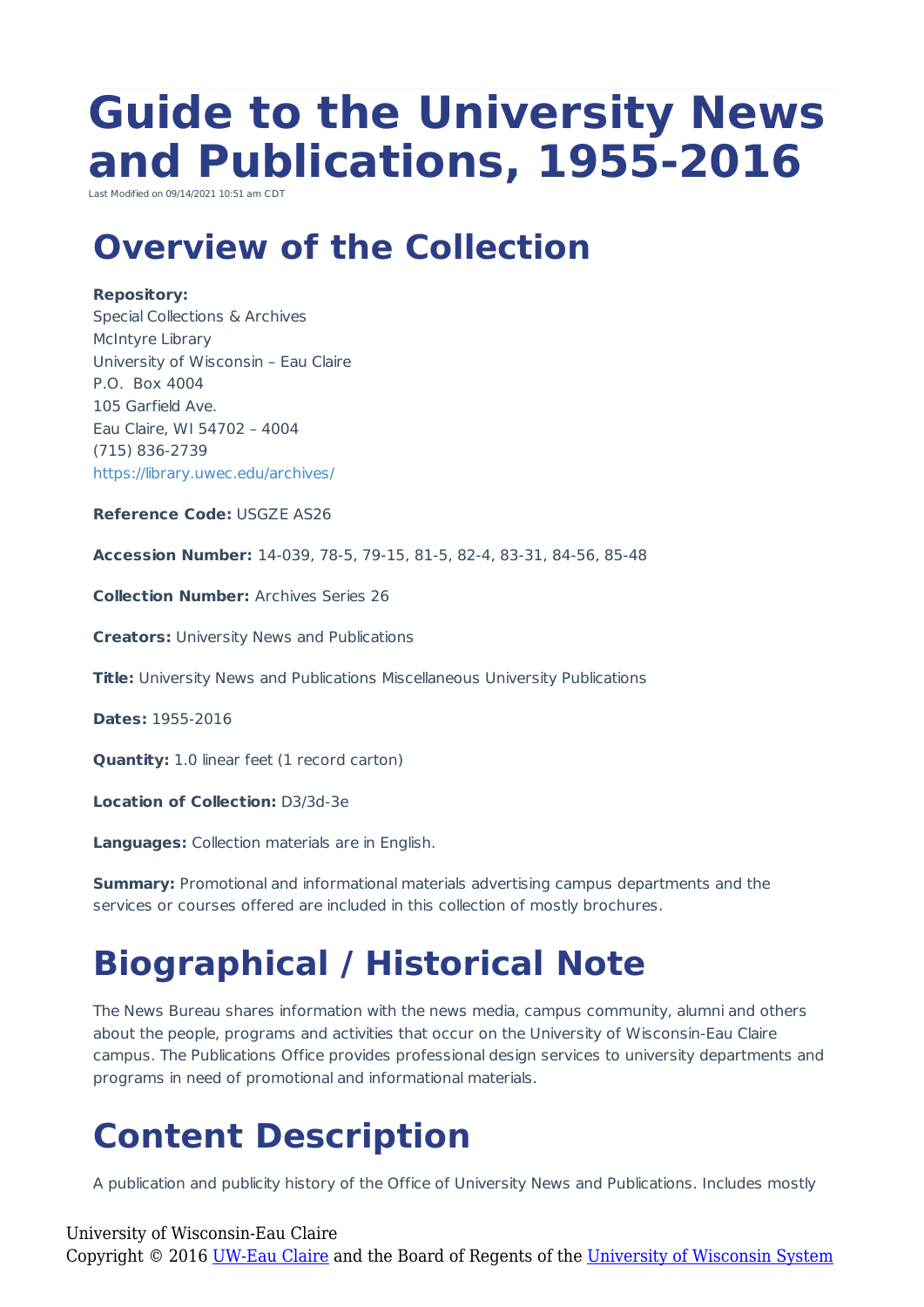brochures advertising departments, services offered and courses offered.

### **Administrative Information**

**Acquisition Information:** Transferred to the University Archives by University News and Publications Office prior to 2007. .01 linear feet of additional material added in June 2014.

**Access Restrictions:** Collection is open to the public.

**Use Restrictions:** Researchers are responsible for using in accordance with 17 U.S.C. Copyright owned by the University of Wisconsin – Eau Claire.

**Preferred Citation:** University News and Publications Miscellaneous University Publications, 1955- 2016. AS26. Special Collections & Archives. McIntyre Library. University of Wisconsin – Eau Claire. Eau Claire, WI.

**Processing Note:** Processed by Lark Keating-Hadlock in June 2014 with additions by Rachel Lavender in October 2017.

**Arrangement:** Flat arrangement.

**OCLC #:** 32493099

### **Subjects**

#### **Corporate Names:**

University of Wisconsin--Eau Claire. University News and Publications. University of Wisconsin--Eau Claire--Curricula.

#### **Subject Terms:**

College publications--Wisconsin--Eau Claire. University records. Brochures.

#### **Detailed List of Contents**

University News and Publications Miscellaneous University Publications Dates: 1950-2016 Extent: 1 linear foot (1 record carton)

| <b>Container</b> | <b>Contents</b>         | <b>Dates</b> |
|------------------|-------------------------|--------------|
| Box 1/Folder 1   | Communiversity          | 1979-1981    |
| Box 1/Folder 2   | Residence Halls         | 1972-2000    |
| Box 1/Folder 3   | <b>Veterans Affairs</b> | Undated      |
| Box 1/Folder 4   | Your Right To Know      | 1979-2006    |
| Box 1/Folder 5   | University Info         | 1970s-1980s  |

University of Wisconsin-Eau Claire

Copyright © 2016 [UW-Eau Claire](http://www.uwec.edu) and the Board of Regents of the [University of Wisconsin System](http://www.uwsa.edu/)